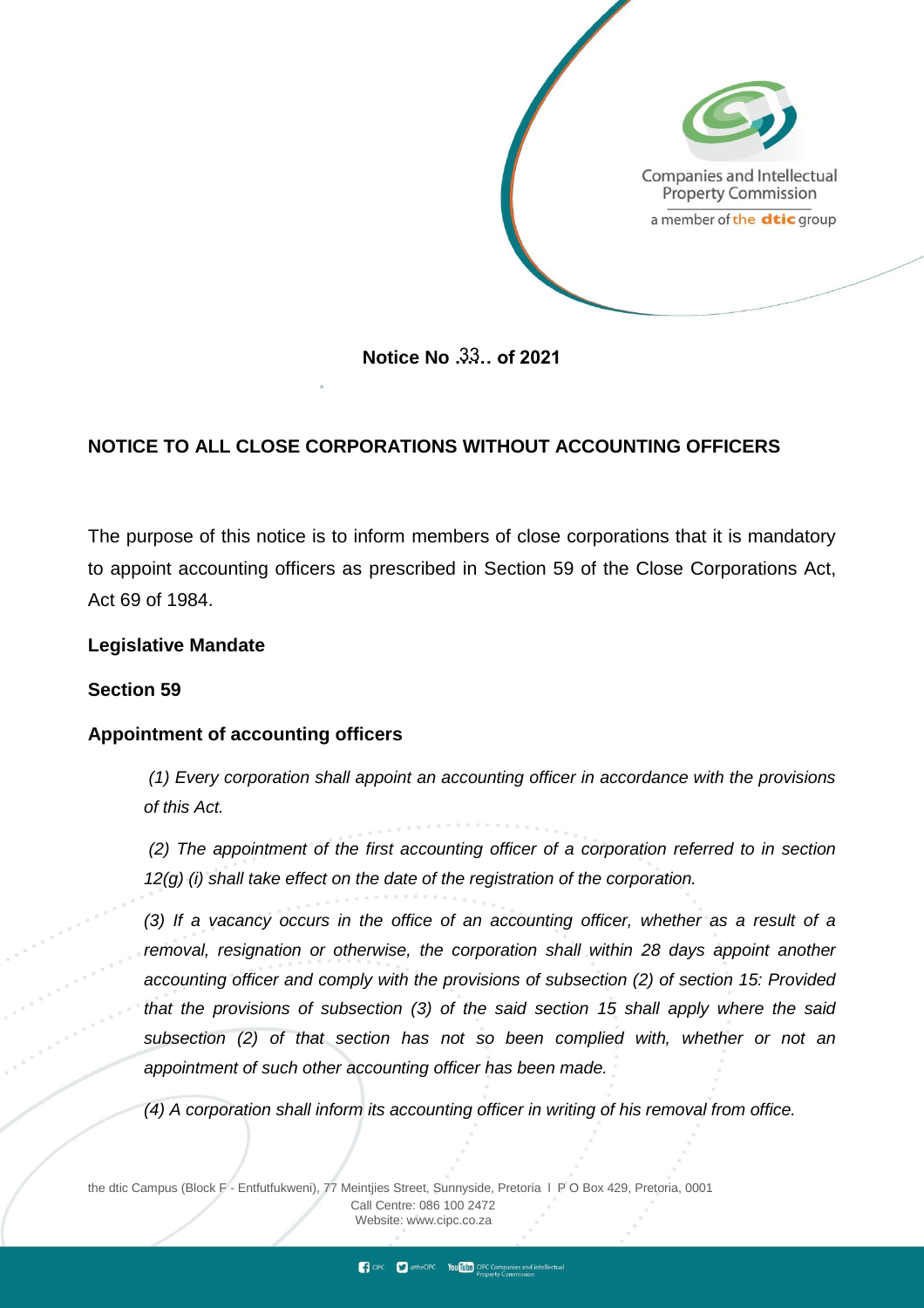*(5) (a) An accounting officer shall on resignation or removal from office forthwith inform every member of the corporation thereof in writing, and shall send a copy of the letter to the*  last known address of the registered office of the corporation and shall in addition forthwith *by registered post inform the Registrar- (i) that he has resigned or been removed from office; (ii) of the date of his resignation or removal from office; (iii) of the date up to which he performed his duties; and 29 (iv) whether, at the time of the resignation or removal from office of the accounting officer, that officer was aware of any matters in the financial affairs of the corporation which are in contravention of the provisions of this Act: Provided that an accounting officer who was aware of any such matter shall submit the full particulars thereof in writing to the Registrar.* 

*(b) If an accounting officer who has been removed from office is of the opinion that he was removed for improper reasons, he shall forthwith by registered post inform the Registrar thereof, and shall send a copy of the letter to every member.*

Members of close corporations must further take heed of the serious consequences that may follow when a close corporations fail to appoint or fill a vacancy of the accounting officer in terms of section 63 (h) of the Close Corporations Act 69, of 1984.

### *Section 63 (h) if the Close Corporations Act, 69 of 1984*

### *Joint liability for the debts of the corporation*

*"where the office of accounting officer of the corporation is vacant for a period of six months, any person who at any time during that period was a member and aware of the vacancy, and who at the expiration of that period is still a member, shall be so liable for every debt of the corporation incurred during such existence of the vacancy and for every such debt thereafter incurred while the vacancy continues and he still is a member."*

## **Enforcement**

Companies Act applicability to Close Corporations:-

*"Schedule 3 (7) Amendment of laws as prescribed in Schedule 3 of the Companies Act, whereby section 82 of Act 69 of 1984, has been substituted for part D,E and F of Chapter 7 and part A of Chapter 9 of the Companies Act , read with the changes required by the context; apply with respect to any alleged contravention of the Act or contravention of any provision of the Companies Act to the extent the provision applies to a corporation or its members."*